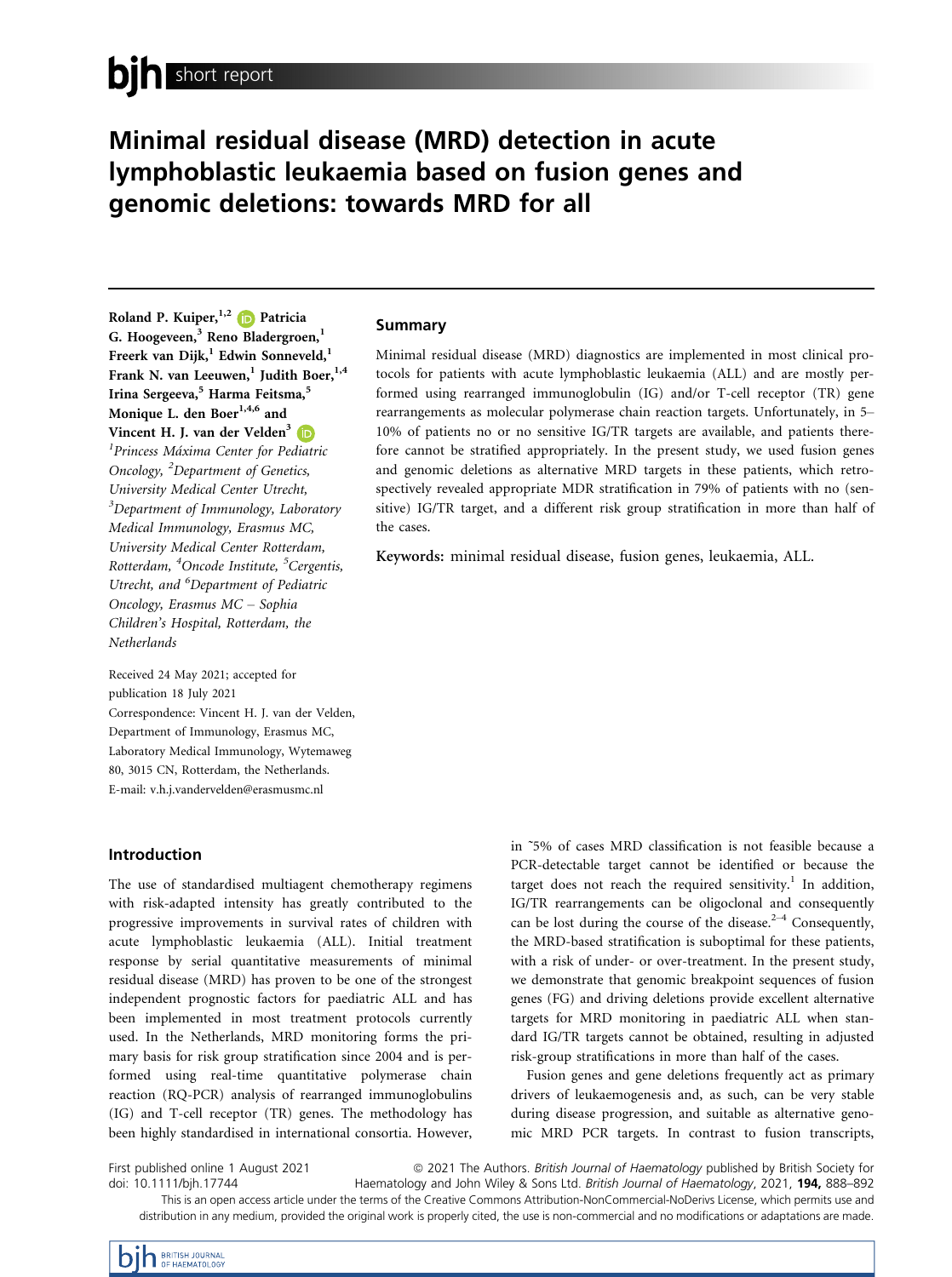these genomic fusion breakpoints are independent of gene activity and thus have comparable quantitative dynamics compared to standard IG/TR targets. Several recent studies have demonstrated proof-of-principle for using such genomic alterations for MRD in paediatric  $ALL<sup>5-7</sup>$  However, whereas we expect that there is a wide range of gene rearrangements and deletions that can be used as MRD targets, their frequency is low and new strategies need to be developed to systematically identify suitable candidate targets. Historically, the use of genomic breakpoints of these driving lesions as targets has been hampered by the fact that their occurrence and precise genomic location is highly variable. However, technological improvements of diagnostic pipelines in many centres, including the use of RNA sequencing for subtype stratification, makes the application of implementation of FG as targets more realistic.

The use of FG or deletions for MRD monitoring requires the identification of the (intronic) genomic breakpoints for these structural variants, which are unique for each patient. These breakpoints can be identified in a direct and unbiased manner based on whole genome sequencing (WGS) data, followed by Sanger sequencing validation. In a subset of cases, a suitable FG has already been identified by standard karyotyping, fluorescent in situ hybridisation (FISH) or RNA sequencing, which allows a targeted approach for genomic breakpoint sequencing, like targeted locus amplification (TLA). TLA is a strategy to selectively amplify and sequence regions of >100 kb around a preselected primer pair by cross-linking of physically proximal genomic sequences and is highly suitable for the detection of (balanced) chromosomal rearrangements in leukaemia samples. $8-10$  Combined with next-generation sequencing, the TLA technique directly reveals genomic breakpoints that can be used to design genomic targets for MRD.<sup>8</sup>

In the present study, we aimed to determine the applicability of genomic breakpoints from leukaemia-specific FG and deletions (FG/DEL) for MRD. We analysed the efficacy of target identification in a selected series of samples as well as the performance of these targets compared to the classical IG/TR targets.

Three groups of Dutch ALL10-treated paediatric ALL cases were considered for our study, namely those for which classical MRD target identification failed or for which no sufficient or sufficiently sensitive targets were available (Group 1), patients with standard-risk (SR) MRD stratification who nevertheless relapsed (Group 2), and a group of relapsed cases with successful MRD risk stratification that could be used for comparison of MRD performance (Group 3). From a total of 106 cases that fulfilled at least one of these criteria, we managed to include 74 cases for which diagnostic and follow-up material was available (Fig 1A). Suitable genomic breakpoints were identified through various routes. First, we selected genomic DNA or viable cells from patients for which a FG/DEL was already identified through routine diagnostics. In total, we identified 34 such cases, which carried ETS variant transcription factor 6 (ETV6)-Runt-related transcription factor 1 (RUNX1) fusions, rearrangements of lysine methyltransferase 2 family [KMT2A, mixed-lineage leukaemia (MLL)] or transcription factor 3 (TCF3), and focal deletions in Ikaros Family Zinc Finger 1 (IKZF1) (Table SI). In addition, we performed RNA sequencing for 27 cases followed by FG detection using STAR-fusion,<sup>11</sup> which revealed another five FG. All cases with one or more fusions ( $n = 32$ ) were subjected to  $TLA$ ,<sup>8</sup> which revealed the exact genomic breakpoint for 34 FG/DELs in 32 cases. Secondly, we performed WGS on genomic DNA from 19 cases, which revealed the genomic breakpoints of 10 FG and three deletions. Taken together, this resulted in 47 genomic breakpoints in FG/DEL



Fig 1. Genomic breakpoint identification in selected patients with acute lymphoblastic leukaemia (ALL). (A) Workflow of cases included in this study. Two cases revealed multiple breakpoints, as outlined in detail in Tables SII and SIII. (B) Overview of recurrent fusion gene (blue) and deletion breakpoints determined in this study (see also Table SIII). [Colour figure can be viewed at [wileyonlinelibrary.com](www.wileyonlinelibrary.com)]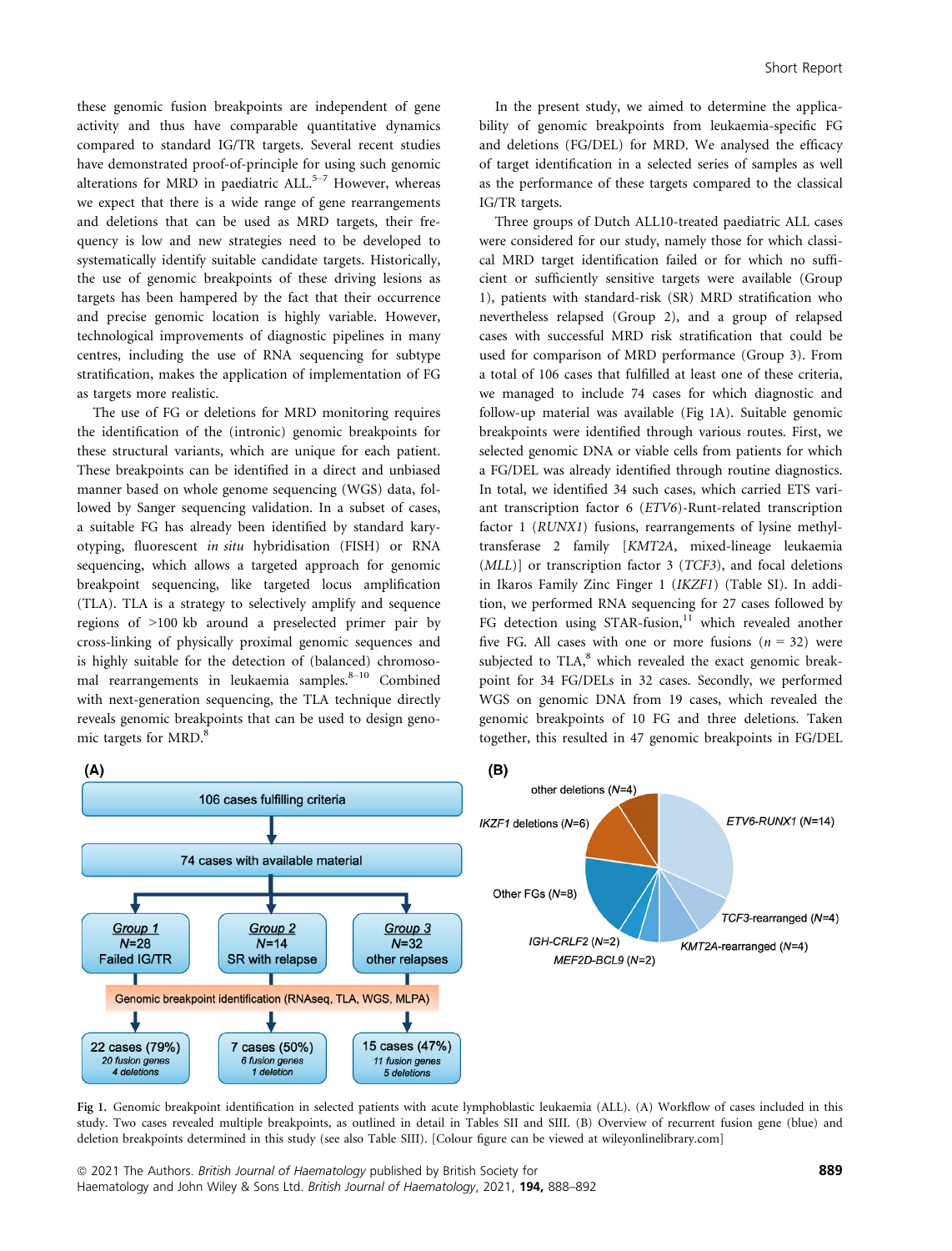in 44 out of 74 cases (59%; Fig 1A). Strikingly, from the 28 cases where classical IG/TR-based MRD detection failed, 22 revealed a FG/DEL (79%). In all, 31 of the 44 cases carried primary driver FGs, representing mutually exclusive ALL subtypes, which most likely represent leukaemia-initiating lesions (Fig 1B and Tables SII and SIII). Among the remaining targets were FG for which this leukaemia-initiating status is less certain (FLI1, BCL11A-ELK3, PHF6-RUNX1, DDX3X-MLLT10), and IGH-CEBPE), and 11 secondary driver aberrations (e.g. deletions in IKZF1 or PAX5, Table SIII).

An RQ-PCR assay was developed for the 47 identified FG/ DEL. A quantitative range (QR) of at least  $10^{-4}$  was obtained in 37/47 breakpoints (78%), a sensitivity of at least  $10^{-4}$  was reached in 44/47 breakpoints (94%; Fig 2A; Table SIV). These numbers are significantly higher than those generally obtained for IG/TR targets.<sup>12</sup> For 16 patients, both diagnosis and relapse samples were available; IG/TR rearrangements and FG/DEL were stable in 13 (81%) and 15 cases (94%), respectively (Fig 2B). The single case with both IG/TR rearrangements and FG/DEL lost at relapse was a late T-ALL relapse (>5 years after initial diagnosis), which was most likely a second  $T-ALL$ <sup>13</sup> Therefore, FG/DEL generally perform well in RQ-PCR analysis and are highly stable between diagnosis and relapse.

We subsequently compared MRD data obtained by IG/TR and FG/DEL analysis in 285 follow-up samples from 44 patients. As shown in Fig 2C, a strong correlation was found between both approaches: 252/285 (88%) samples showed a qualitative concordance and for samples quantifiable by both approaches the Spearman correlation coefficient was 0.97  $(P < 0.0001)$ . In all, 24 samples  $(8\%)$  were negative by one approach while low-level positive (not quantifiable) by the other approach. Four samples (1%) could be quantified by one approach due to excellent QR of  $10^{-5}$  but were not quantifiable by the other  $(QR 10^{-4})$ . Truly discordant data were observed in only nine (3%) samples; seven of these were from a single patient (M4A-011) that became MRD negative by analysis of T-cell receptor gamma (TRG), TR beta (TRB) and IKZF1, but remained high level positive by two genomic breakpoints of a complex KMT2Atranslocation. Remarkably, all five evaluated markers were strongly present in the relapse sample. The single case being IG/TR positive  $(2 \times 10^{-4})$  and FG negative was monitored using a PAX5 deletion, a known secondary driver. These data



Fig 2. (A) Quantitative range of immunoglobulin/T-cell receptor (IG/TR) targets and fusion genes and deletions (FG/DEL) targets. The IG/TR data are based on routinely obtained data in the total ALL10 protocol ( $n = 1837$ ), the FG/DEL data from this study ( $n = 47$ ). (B) Stability of IG/ TR and FG/DEL data between diagnosis and relapse  $(n = 16)$ . (C) Comparison between MRD data obtained by IG/TR data (maximum MRD level of tested targets) and by FG (blue;  $n = 227$ ) or DEL (orange;  $n = 72$ ) analysis ( $n = 285$  samples from 44 patients). Two patients (M4A-011, nine samples; and M4A-098, five samples) were tested by both FG and DEL; both data are included in the figure. For example, 13 samples were positive non-quantifiable (PNQ) based on IG/TR data and negative by FG  $(n = 11)$ , DEL  $(n = 1)$  or FG and DEL  $(n = 1; M4A-098)$ . For analysis of the qualitative concordance, the highest MRD value as determined by FG or DEL was used. PNQ, positive below quantitative range of the assay. [Colour figure can be viewed at [wileyonlinelibrary.com\]](www.wileyonlinelibrary.com)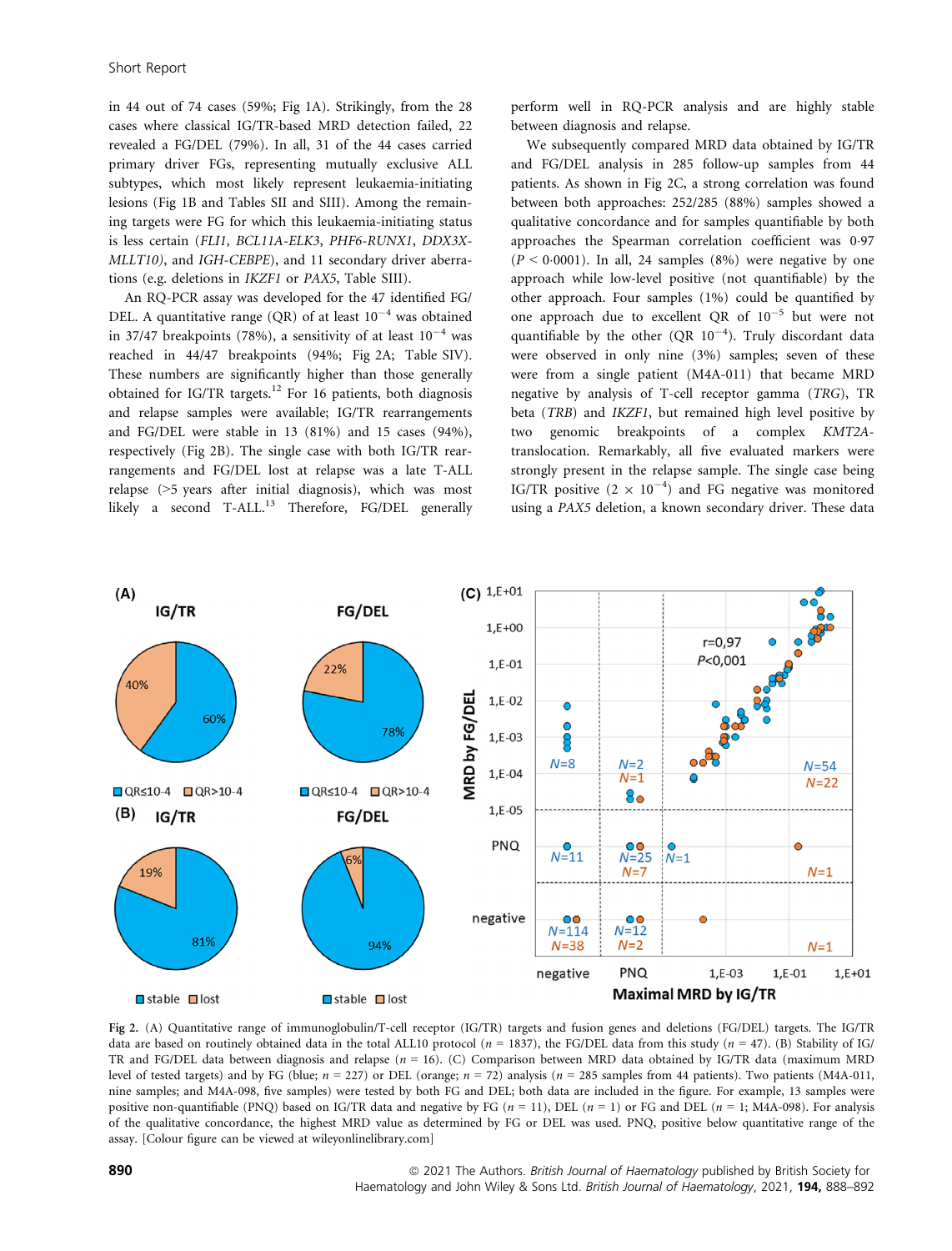indicate that not all FG/DEL are equally suitable and that FG are preferred above deletions as MRD PCR markers.

Finally, we evaluated the potential impact of MRD analysis by FG/DEL on risk-group classification. In Group 2 (relapsed SR patients), three out of six evaluable patients would have been stratified as medium risk (MR) by FG analysis and consequently would have received more intensive treatment, possibly preventing the relapse. In Group 1 [no (sensitive) IG/ TR targets and therefore treated according to MR], 17 out of 20 evaluable cases (85%) could be classified by FG/DEL analysis: eight of the 17 cases would have been classified as SR (no relapses) and two of 17 as high risk (one relapse). Overall, these data indicate that applying FG/DEL MRD data will allow MRD monitoring in the vast majority of patients not classifiable by IG/TR analysis. Additionally, our present data suggest that FG/DEL MRD data allow appropriate risk-group classification, possibly even better than IG/TR-based riskgroup classification, although this obviously should be confirmed in a much larger and prospective study.

In conclusion, our present data show that genetic lesions can be identified in a significant number of patients with ALL by using TLA, RNAseq and/or WGS. Such genetic lesions generally perform well in RQ-PCR analysis and provide data highly comparable to IG/TR data, confirming previous studies evaluating ETV6-RUNX1, BCR-ABL1 and IKZF1 deletions,<sup>5,6,14,15</sup> although a fraction of BCR-ABL1positive ALL cases may give discordant results due to a chronic myeloid leukaemia-like phenotype.15 Applying FG/ DEL MRD data will allow MRD monitoring in a proportion of the patients not classifiable by IG/TR data. Furthermore, in our present study FG/DEL showed excellent stability between diagnosis and relapse and provided reliable MRD data and classification, at least as good as IG/TR-based data. We therefore recommend including FG/DEL analysis for MRD analysis in patients with ALL for whom no (sensitive) MRD target is available and to compare IG/TR and FG/DEL data in other patients to obtain more detailed information about which FG and genomic deletions are most suitable as targets for MRD testing.

#### Acknowledgements

We gratefully acknowledge the support and contribution of Željko Antić, Simon V. van Reijmersdal, Lionel Morgado, Alex Hoogkamer, Marjolein Bakker, and Hester de Groot. We thank Erik Splinter, Petra Klous, and Max van Min for supporting the TLA analyses. This project was supported by KIKA (grant 308).

# Author contributions

Roland P. Kuiper, Monique L. den Boer and Vincent H. J. van der Velden designed the study; Reno Bladergroen, Freerk van Dijk, Patricia G. Hoogeveen and Judith Boer performed experiments; Edwin Sonneveld and Frank N. van Leeuwen provided data; Roland P. Kuiper and Vincent H. J. van der Velden wrote the paper; all authors reviewed and approved the final paper.

### Conflict of interest

Irina Sergeeva and Harma Feitsma are employed by Cergentis. The other authors declare no conflict of interest.

### Supporting Information

Additional supporting information may be found online in the Supporting Information section at the end of the article.

Table SI. Genomic breakpoints identified by targeted locus amplification (TLA).

Table SII. Genomic breakpoints used for real-time quantitative polymerase chain reaction (RQ-PCR).

Table SIII. Genomic breakpoint positions and breakpointspanning sequences.

Table SIV. Polymerase chain reaction (PCR)-based minimal residual disease (MRD) analysis and risk group stratification based on fusion genes and deletions (FG/DEL) and immunoglobulin and/or T-cell receptor (IG/TR) targets.

# References

- 1. Pieters R, de Groot-Kruseman H, Van der Velden V, Fiocco M, van den Berg H, de Bont E, et al. Successful therapy reduction and intensification for childhood acute lymphoblastic leukemia based on minimal residual disease monitoring: study ALL10 from the Dutch Childhood Oncology Group. J Clin Oncol. 2016;34:2591–601.
- 2. Szczepanski T, Willemse MJ, Brinkhof B, van Wering ER, van der Burg M, van Dongen JJM. Comparative analysis of Ig and TCR gene rearrangements at diagnosis and at relapse of childhood precursor-B–ALL provides improved strategies for selection of stable PCR targets for monitoring of minimal residual disease. Blood. 2002;99:2315–23.
- 3. van der Velden VHJ, Brüggemann M, Hoogeveen PG, de Bie M, Hart PG, Raff T, et al. TCRB gene rearrangements in childhood and adult precursor-B-ALL: frequency, applicability as MRD-PCR target, and stability between diagnosis and relapse. Leukemia. 2004;18:1971–80.
- 4. van der Velden VHJ, Willemse MJ, van der Schoot CE, Hählen K, van Wering ER, van Dongen JJM. Immunoglobulin kappa deleting element rearrangements in precursor-B acute lymphoblastic leukemia are stable targets for detection of minimal residual disease by real-time quantitative PCR. Leukemia. 2002;13:928–36.
- 5. Venn NC, van der Velden VHJ, de Bie M, Waanders E, Giles JE, Law T, et al. Highly sensitive MRD tests for ALL based on the IKZF1  $\Delta$ 3-6 microdeletion. Leukemia. 2012;26:1414–6.
- 6. Hoffmann J, Krumbholz M, Gutierrez HP, Fillies M, Szymansky A, Bleckmann K, et al. High sensitivity and clonal stability of the genomic fusion as single marker for response monitoring in ETV6-RUNX1-positive acute lymphoblastic leukemia. Pediatr Blood Cancer. 2019;66:e27780.
- 7. Zur Stadt U, Alawi M, Adao M, Indenbirken D, Escherich G, Horstmann MA. Characterization of novel, recurrent genomic rearrangements as sensitive MRD targets in childhood B-cell precursor ALL. Blood Cancer J. 2019;9:96.
- 8. de Vree PJP, de Wit E, Yilmaz M, van de Heijning M, Klous P, Verstegen MJAM, et al. Targeted sequencing by proximity ligation for comprehensive variant detection and local haplotyping. Nat Biotechnol. 2014;32:1019–25.